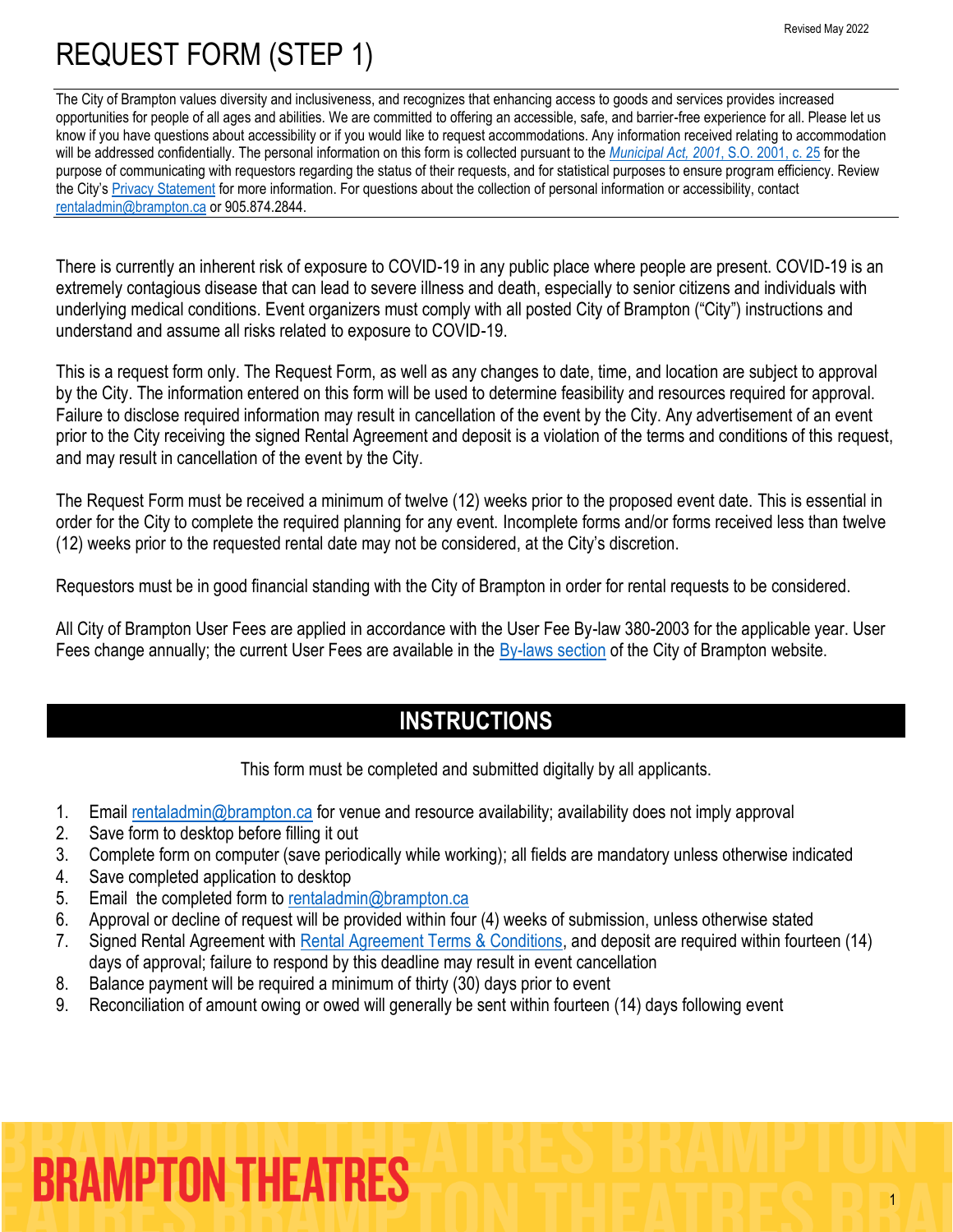### **CONTACTS**

#### **RENTAL AGREEMENT CONTACT**

The Rental Agreement Contact is responsible for the event, and has signing authority for the organization.

#### **RENTAL AGREEMENT DESIGNATE**

A Rental Agreement Designate can be appointed by the requestor to make changes to the Rental Agreement.

| First Name: |  |
|-------------|--|
| Last Name:  |  |
| Phone(s):   |  |
| Email:      |  |

## **ORGANIZATION**

The organization type will determine applicable User Fees.

 **Not-For-Profit:** government agencies, schools, churches, and registered not-for-profit and charitable organizations who have confirmation of a valid not-for-profit registration or charitable number

 **Dance**: dance schools that are registered businesses renting a Performing Arts Venue for the purposes of presenting recitals, competitions or showcases.

 **Commercial**: organizations, promoters, groups, or individuals that do not fall into other mentioned categories, and citizens renting a venue for personal use

 **Community**: only organizations that were members of the Brampton Arts Council in its final operating year, and internal City of Brampton departments are considered to be 'Community'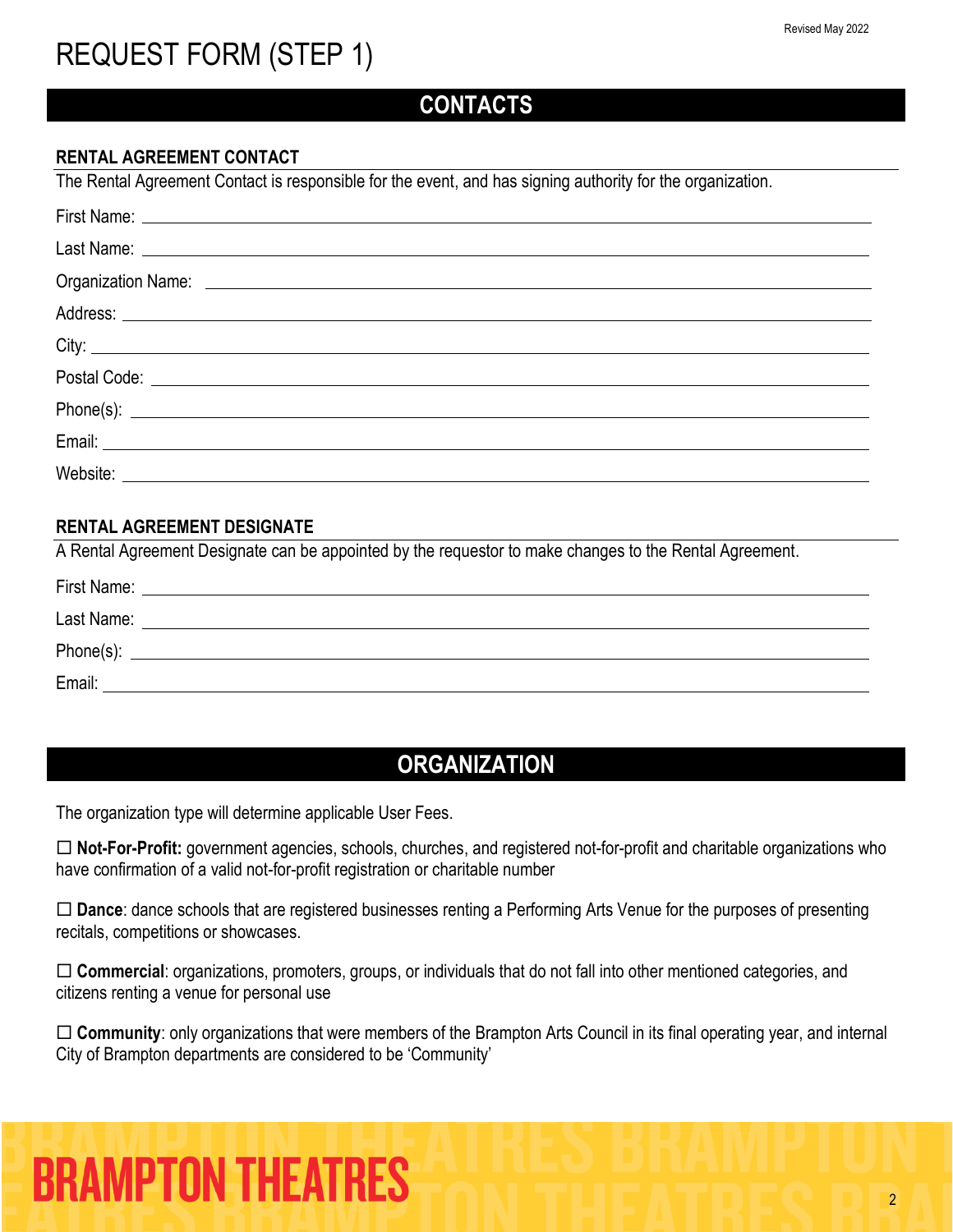### **VENUE**

#### **Select all that apply:**

- □ [The Rose Main Stage](https://tickets.brampton.ca/Online/default.asp?BOparam::WScontent::loadArticle::permalink=RentTheRose&BOparam::WScontent::loadArticle::context_id=)
- $\Pi$  The Rose Studio
- $\Box$  The Rose Lobby only (included with Main Stage rental)
- □ The Rose Sponsor Lounge
- □ [Lester B. Pearson \(LBP\) Theatre](https://www.brampton.ca/EN/Arts-Culture-Tourism/Performing-Arts/LBP/Pages/Rent-LBP.aspx)
- □ [Lester B. Pearson \(LBP\) Studio](https://www.brampton.ca/EN/Arts-Culture-Tourism/Performing-Arts/LBP/Pages/Rent-LBP.aspx)
- [Cyril Clark Theatre](https://www.brampton.ca/EN/Arts-Culture-Tourism/Performing-Arts/Cyril-Clark/Pages/Rent-Cyril-Clark.aspx)
- □ [Garden Square](https://www.brampton.ca/EN/Arts-Culture-Tourism/garden-square/Pages/Book-the-Square.aspx) Festival or Large Event
- □ [Garden Square](https://www.brampton.ca/EN/Arts-Culture-Tourism/garden-square/Pages/Book-the-Square.aspx) Pop-Up Event (attach Pop-Up Fees
- [Worksheet](https://www.brampton.ca/EN/Arts-Culture-Tourism/garden-square/Pages/Book-the-Square.aspx) to Rental Request Form)

### **EVENT**

Event Title:

Estimated Attendance: \_\_\_\_\_\_\_\_\_

#### **DATE & TIME**

List requested event date, and any acceptable alternate dates in order of preference.

Event start time(s)\*: Event end time(s)\*:

| Load-in/set-up start time*:    |  |
|--------------------------------|--|
| Load-in/set-up end time*:      |  |
| Load-out/clean-up start time*: |  |
| Load-out/clean-up end time*:   |  |

| List any additional days and times (non-event days) required for set up or clean up. Additional charges will apply. |  |  |  |
|---------------------------------------------------------------------------------------------------------------------|--|--|--|
| Set-up date(s)*:                                                                                                    |  |  |  |
| Load-out/clean up date(s)*:                                                                                         |  |  |  |
| * Attach a full list if needed                                                                                      |  |  |  |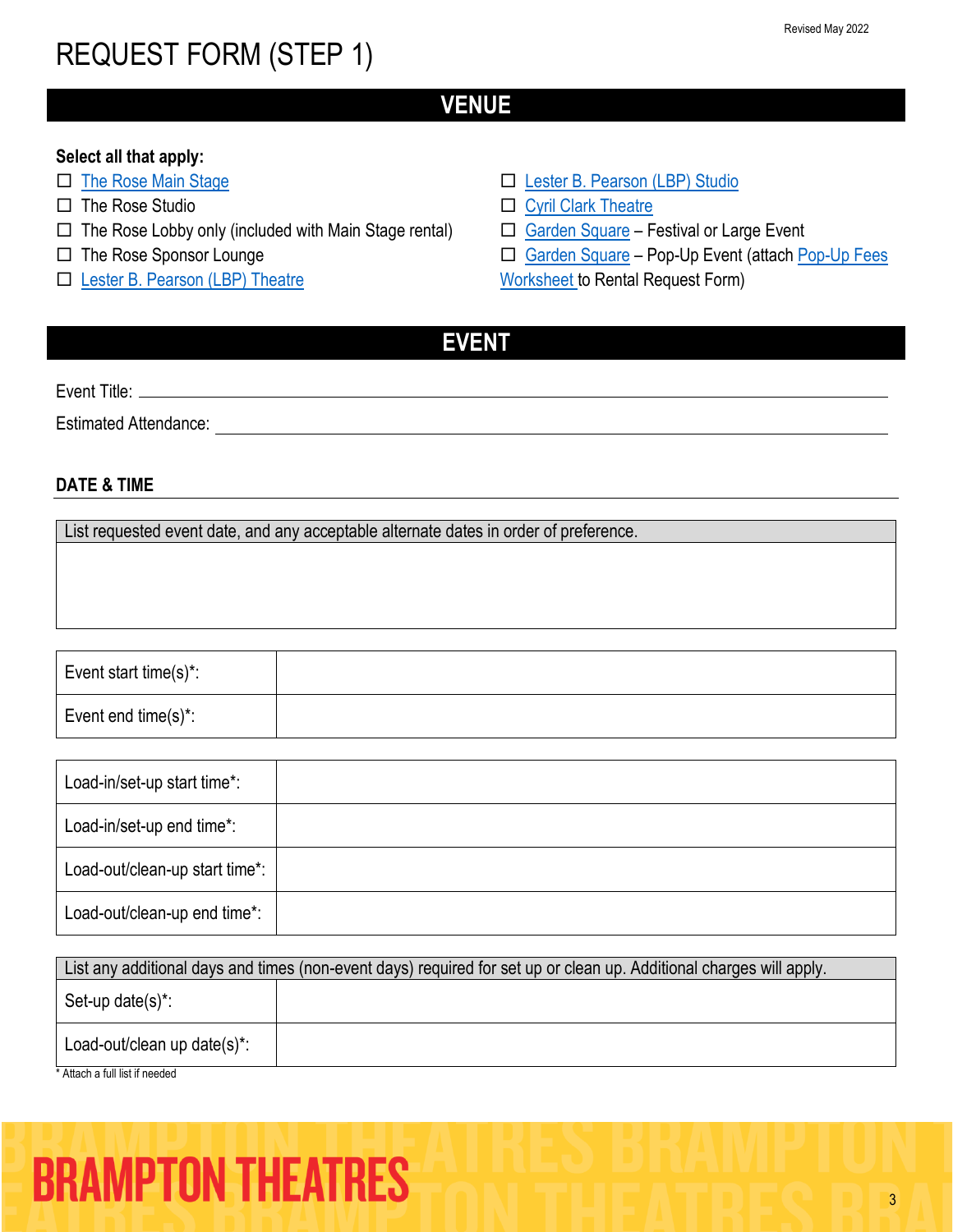Describe the proposed event in as much detail as possible.

### **GUEST PRESENTATION**

The Guest Presentation program provides rental clients at **The Rose** the opportunity to deepen their partnership with the City, and play a more prominent role in Brampton's artistic and cultural development through enhanced promotion.

Should this event be considered for [Guest Presentation](https://tickets.brampton.ca/content/Files/Marketing/BramptonTheatres_Guidelines_GuestPresentation.pdf) status?

 $\Box$  Yes (available at The Rose only)

No (if no, skip to *References* section)

Provide a description of how the event meets the [Guest Presentation](https://tickets.brampton.ca/content/Files/Marketing/BramptonTheatres_Guidelines_GuestPresentation.pdf) criteria.

 $\Box$  Guest Presentation applicants must check this box to confirm the attachment of a marketing plan that describes how the event will be promoted, and includes the budget that will be available to promote the event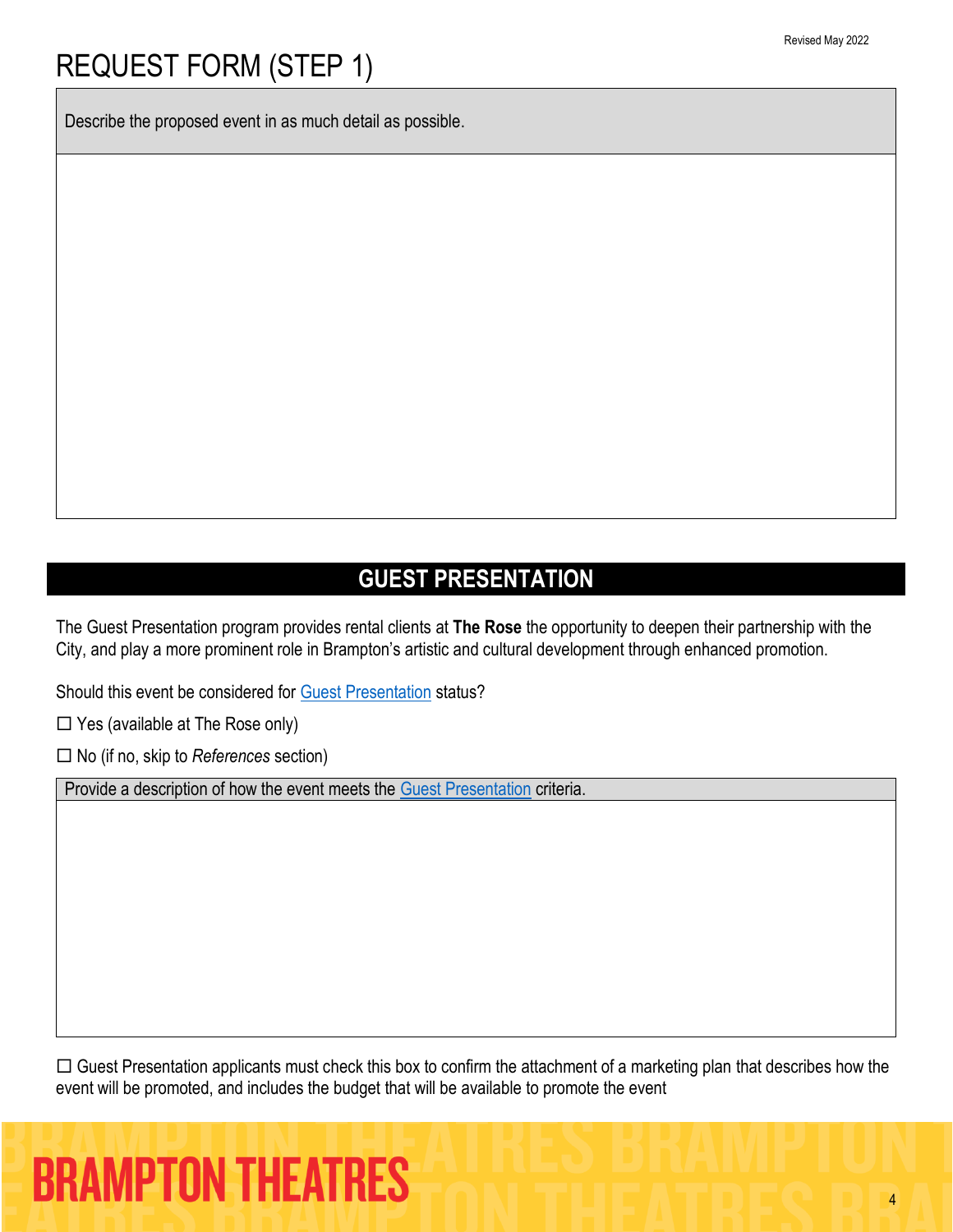### **REFERENCES**

For organizations/companies that have never rented a City of Brampton Performing Arts venue, provide two (2) references including phone and email. References must be an employee of a venue that the applicant has rented in the past, and who is able to comment on the applicant's payment history, ability to meet deadlines, and compliance with rules and regulations.

| Venue: <u>example and the set of the set of the set of the set of the set of the set of the set of the set of the set of the set of the set of the set of the set of the set of the set of the set of the set of the set of the </u> |  |
|--------------------------------------------------------------------------------------------------------------------------------------------------------------------------------------------------------------------------------------|--|
| Phone: <u>with the contract of the contract of the contract of the contract of the contract of the contract of the contract of the contract of the contract of the contract of the contract of the contract of the contract of t</u> |  |
|                                                                                                                                                                                                                                      |  |
|                                                                                                                                                                                                                                      |  |
| Full Name: <u>Contract Communications</u> and the set of the set of the set of the set of the set of the set of the set of the set of the set of the set of the set of the set of the set of the set of the set of the set of the s  |  |
|                                                                                                                                                                                                                                      |  |
|                                                                                                                                                                                                                                      |  |
| Email: Lawrence and the contract of the contract of the contract of the contract of the contract of the contract of                                                                                                                  |  |

## **SCHEDULE**

This information will determine the costs and resources required to execute the event. Attach a full schedule if needed.

| <b>ACTIVITY TYPE</b>            | <b>CHECK</b><br><b>IF APPLICABLE</b> | <b>START</b><br><b>TIME</b> | <b>END</b><br><b>TIME</b> | <b>ESTIMATED ATTENDANCE</b>                                                                                            | <b>LOCATION</b> |
|---------------------------------|--------------------------------------|-----------------------------|---------------------------|------------------------------------------------------------------------------------------------------------------------|-----------------|
| Additional set-up day<br>Date:  |                                      |                             |                           |                                                                                                                        |                 |
| Load-In/Set-Up                  |                                      |                             |                           |                                                                                                                        |                 |
| Sound Check                     |                                      |                             |                           |                                                                                                                        |                 |
| Rehearsal                       |                                      |                             |                           | $\Box$ Less than ten (10) people<br>$\Box$ Ten (10) people or more                                                     |                 |
| Lobby Doors Open                |                                      |                             |                           | Lobby doors will open one (1) hour before stage show start,<br>but can be earlier upon request and at additional cost. |                 |
| <b>Pre-Event Reception</b>      |                                      |                             |                           |                                                                                                                        |                 |
| Pre-Event Meet & Greet          |                                      |                             |                           |                                                                                                                        |                 |
| Act One (stage show)            |                                      |                             |                           |                                                                                                                        |                 |
| <b>First Intermission/Break</b> |                                      |                             |                           |                                                                                                                        |                 |
| Act Two                         |                                      |                             |                           |                                                                                                                        |                 |
| Second Intermission/Break       |                                      |                             |                           |                                                                                                                        |                 |
| <b>Act Three</b>                |                                      |                             |                           |                                                                                                                        |                 |
| Post Event Reception            |                                      |                             |                           |                                                                                                                        |                 |
| Post Event Meet & Greet         |                                      |                             |                           |                                                                                                                        |                 |
| Strike/Take-Down/Load-Out       |                                      |                             |                           |                                                                                                                        |                 |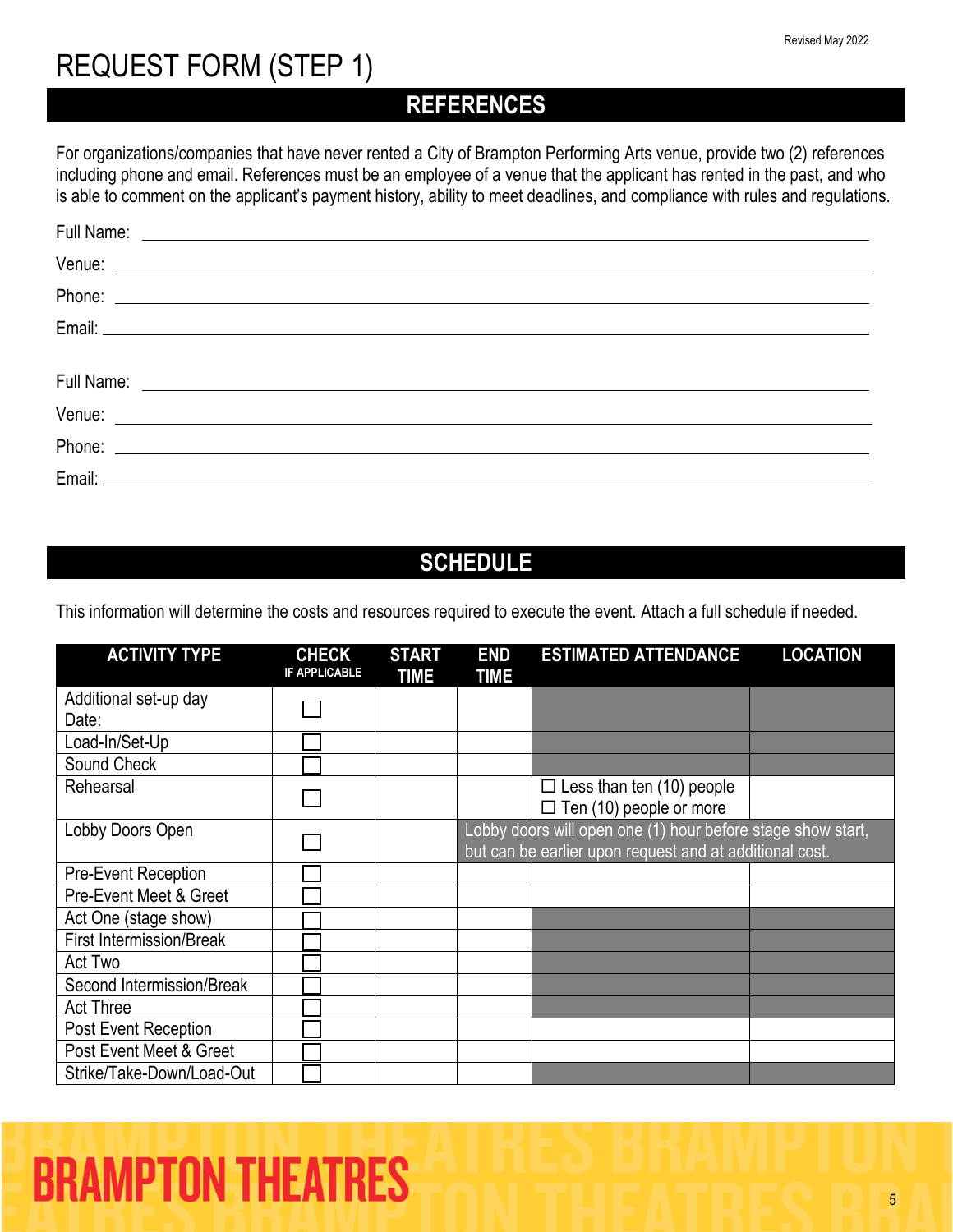#### **Will the Studio be required?** *The Rose and LBP only*

 $\Box$  Yes, for public access at The Rose: silent auction, food vendors, reception, etc.

 $\Box$  Yes, for private access: private reception with limited capacity, caterer set up, rehearsal, holding area, change area, etc.

 $\Box$  No, the studio can be rented out or used by the City for another purpose

#### **Will there be vendors at the event?**

 $\Box$  Yes; approximately how many?  $\Box$  No

## **INSURANCE**

General liability insurance is required for all activities and events at City of Brampton venues. Proof of insurance must be submitted to [rentaladmin@brampton.ca](mailto:rentaladmin@brampton.ca) a minimum of fourteen (14) days prior to the start of the rental. If insurance is not received by this date, the cost of insurance from the City's provider will be added to the Rental Agreement. See the [Theatres Insurance Fact Sheet](https://tickets.brampton.ca/content/Files/Marketing/THEATRES_Insurance_FactSheet.pdf) for details.

#### **Select one of the following:**

- $\Box$  I will purchase insurance coverage from the City's insurance provider
- $\Box$  I will provide proof of insurance coverage from a recognized insurance provider on the City template

## **RAFFLES & LOTTERIES**

A lottery exists when money is paid implicitly or explicitly for a chance to win a prize, regardless of the intended use of the funds that are raised. This includes but is not limited to raffles, door prizes (awarded based only on attendance at event) and 50/50 draws. The [Alcohol and Gaming Commission of Ontario](https://www.agco.ca/) (AGCO) is responsible for regulating and overseeing licensed lottery events. The City of Brampton's [Licensing Administration Office](https://www.brampton.ca/EN/Business/Licensing/Pages/Lottery-Licensing.aspx) issues licences for lotteries to eligible charitable or not-for-profit organizations. Licensed organizations must meet all AGCO lottery licensing [Terms and](https://www.agco.ca/lottery-and-gaming/terms-and-conditions-charitable-lottery-licensing)  [Conditions.](https://www.agco.ca/lottery-and-gaming/terms-and-conditions-charitable-lottery-licensing) To determine eligibility, contact the [Licensing Administration Office](https://www.brampton.ca/EN/Business/Licensing/Pages/Lottery-Licensing.aspx) a minimum of forty-five (45) days prior to the event.

#### **Will a raffle or lottery be held during the event?**

 $\Box$  Yes

- I understand the restrictions applicable to lotteries
- I take sole responsibility for acquiring all required permissions to hold a lottery or raffle

 $\Box$  No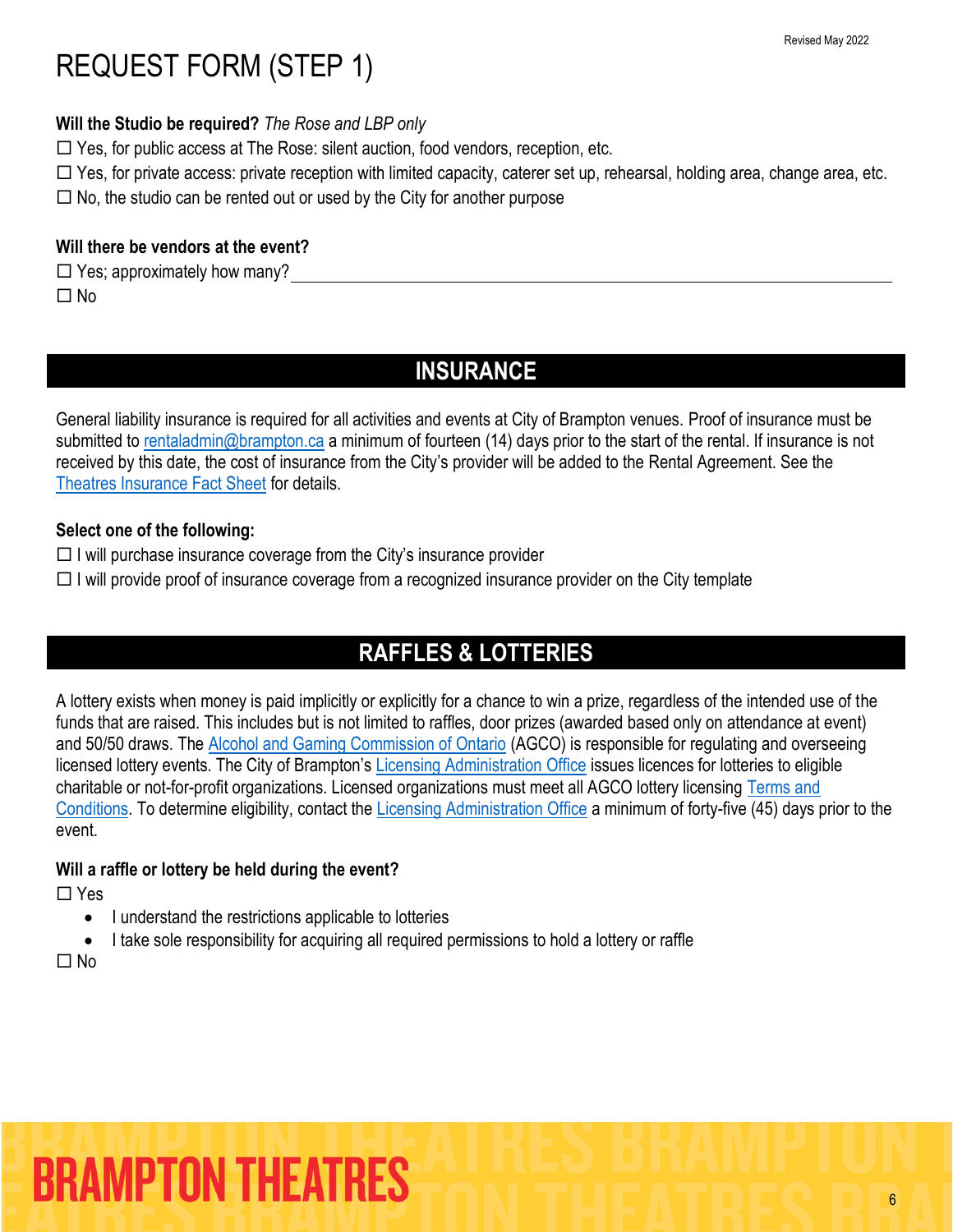## **SECURITY**

A full list of performers is required prior to a Rental Agreement being issued. Security requirements are determined by the City of Brampton's Corporate Security team; they are non-negotiable, and are payable by the client. Select all performer types that apply, and list all performers for each type whether they are confirmed or not. Attach a full list if needed.

**LOCAL PERSONALITIES**: recitals, emerging artists, community theatre productions

**RECOGNIZABLE PERSONALITIES:** established professional artists, television/radio personalities, athletes, dignitaries

List all recognizable personalities (anticipated and confirmed):

**HEADLINERS:** regionally acclaimed artists, social media following of 500,000+, household name outside of Canada

List all headliners (anticipated and confirmed):

□ **SUPERSTARS**: internationally renowned artists, social media following of 1 million+, international household name

List all superstars (anticipated and confirmed):

**VIPs**: politicians, celebrities, dignitaries, guests of honour

List all VIPs (anticipated and confirmed):

**Will close protection or any other third party security be provided by the event organizer?**

□ Yes

 $\Box$  No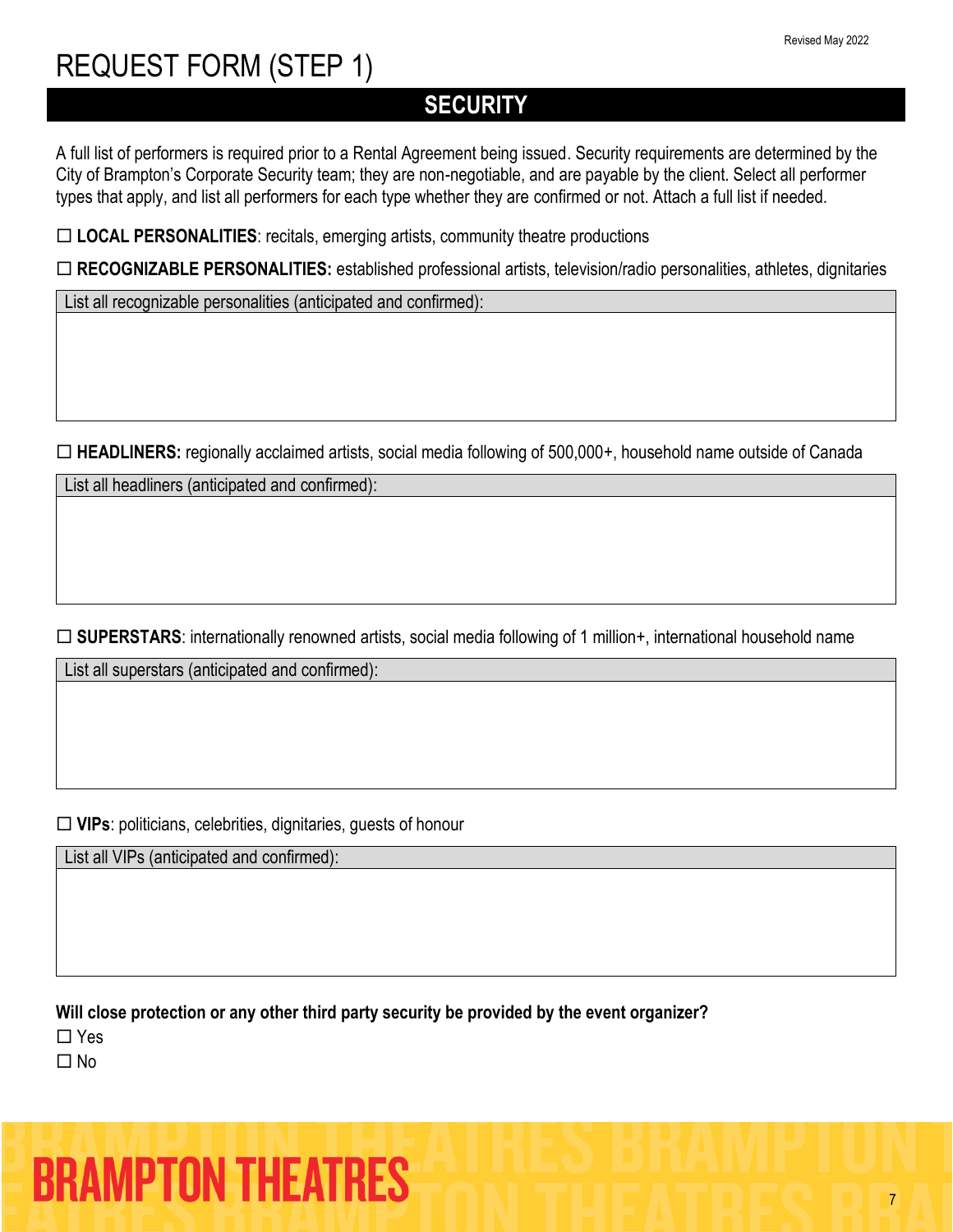## **FOOD AND BEVERAGE**

#### **THE ROSE BAR**

*Available for the Rose Main Stage, Rose Studio, Garden Square Large Events only*

Based on the event details, the City will determine if the bar(s) will open for food and drink service. If the City determines that the theatre bar(s) will be open, clients can request that they be closed at an additional cost (Bar Closure Fee). If the City determines that the theatre bar(s) will be closed, clients can request that they be open at an additional cost (Food & Beverage Server Fee). If applicable, additional charges will be added to the Rental Agreement.

#### **Select preference:**

- $\Box$  Open, even if there is an additional charge
- $\Box$  Open, but only if there is no additional charge
- $\Box$  Closed, even if there is an additional charge
- $\Box$  Closed, but only if there is no additional charge

The bar(s) open one (1) hour prior to the start of the stage performance, and close immediately following the end of intermission. In the event that there is no intermission, the Bar will close immediately following start of the stage performance. Food and beverage services such as extended hours may be available at additional cost, and must be requested and discussed in advance of the event.

#### **Are additional food and beverage services from the City required?**

| $\Box$ Yes; what services? |  |  |
|----------------------------|--|--|
| $\square$ No               |  |  |
|                            |  |  |

#### **CATERING**

#### **Will the event be catered?**

 $\square$  Yes; how many caterers will be onsite?

 $\Box$  No

### **TECHNICAL INFORMATION**

Technical equipment is subject to availability; for details, see Rate Sheets on the [Rentals](https://tickets.brampton.ca/Online/default.asp?BOparam::WScontent::loadArticle::permalink=RentTheRose&BOparam::WScontent::loadArticle::context_id=) page of the venue website.

#### **STAGING**

Sets constructed on the stage must be made and restored during the rental period identified on the Rental Agreement.

#### **Will stage elements be used (backdrops, walls, flown scenery/fly system, pipe and drape)?** *Rose Main Stage only*

□ Yes

 $\Box$  No

**BRAMPTON THEATRES**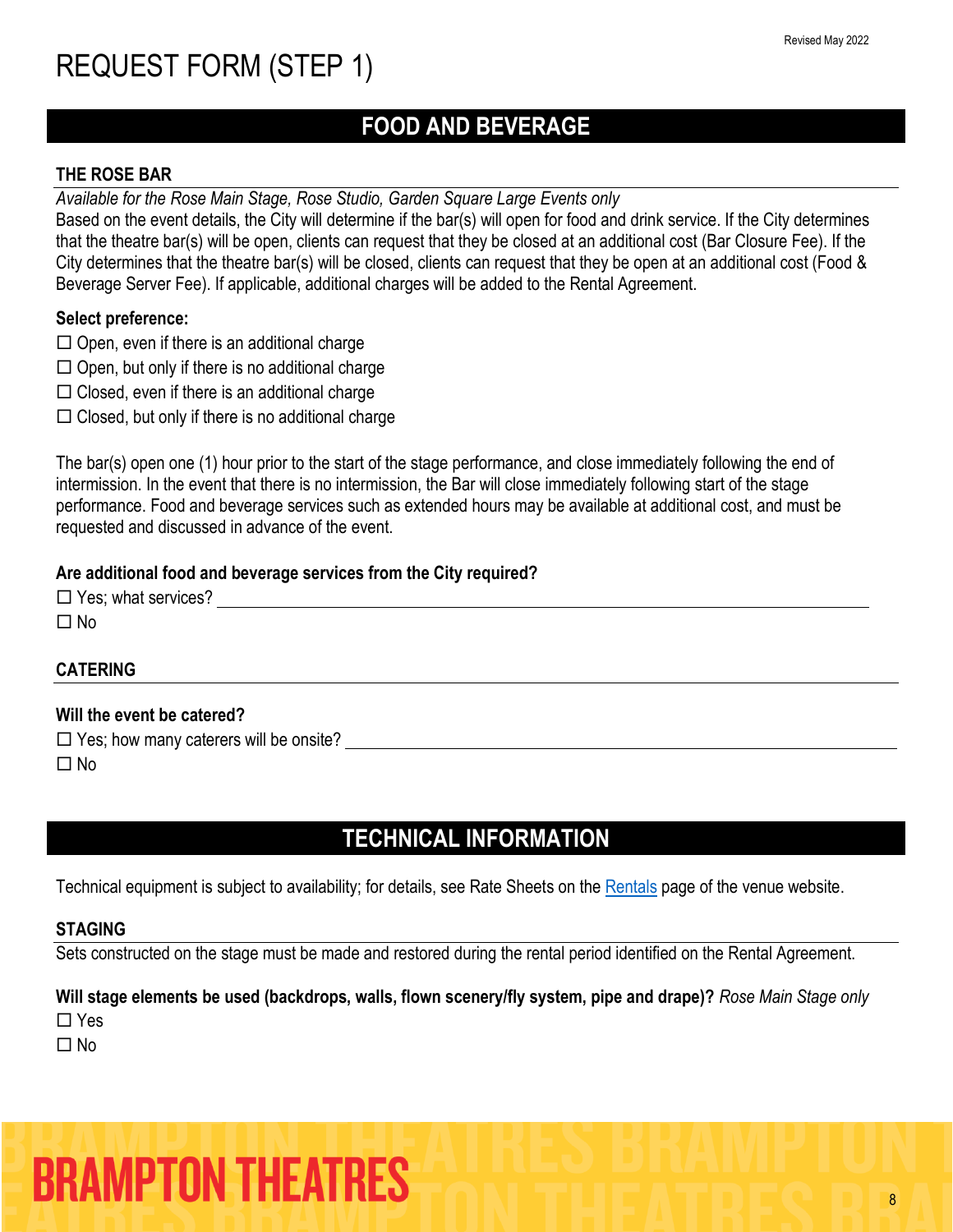If yes, provide details (description, materials, size)

| Will the stage elements require set-up time in addition to the times entered in the Schedule section? |  |
|-------------------------------------------------------------------------------------------------------|--|
|-------------------------------------------------------------------------------------------------------|--|

□ Yes

 $\Box$  No

**If the fly system is required, will the pieces be moving during the show?** *The Rose Main Stage only*

 $\square$  No

#### **Are risers required?**

 Yes 4'x6'; how many?  $\Box$  Yes 4'x8'; how many?

 $\Box$  No

#### **Will an outdoor stage be required?** *Garden Square only*

| $\Box$ Yes; StageLine 75, for what activities? |
|------------------------------------------------|
|------------------------------------------------|

Yes; StageLine 250, for what activities?

Yes; Fountain Stage, for what activities?

Yes; Riser Stage; for what activities?

 $\Box$  No

#### **Will the acoustical shell be required?** *The Rose Main Stage only*

□ Yes

 $\Box$ No

**Will the dance floor be required?** *The Rose Main Stage only*

 $\square$  No

#### **AUDIO**

**Will** *wireless* **microphones be required?**

 $\Box$  Yes; how many?

 $\Box$  No

#### **Will audio monitors be required?**

|           | $\Box$ Yes; how many? |  |
|-----------|-----------------------|--|
| $\Box$ No |                       |  |

|  | <b>BRAMPTON THEATRES</b> |  |
|--|--------------------------|--|
|  |                          |  |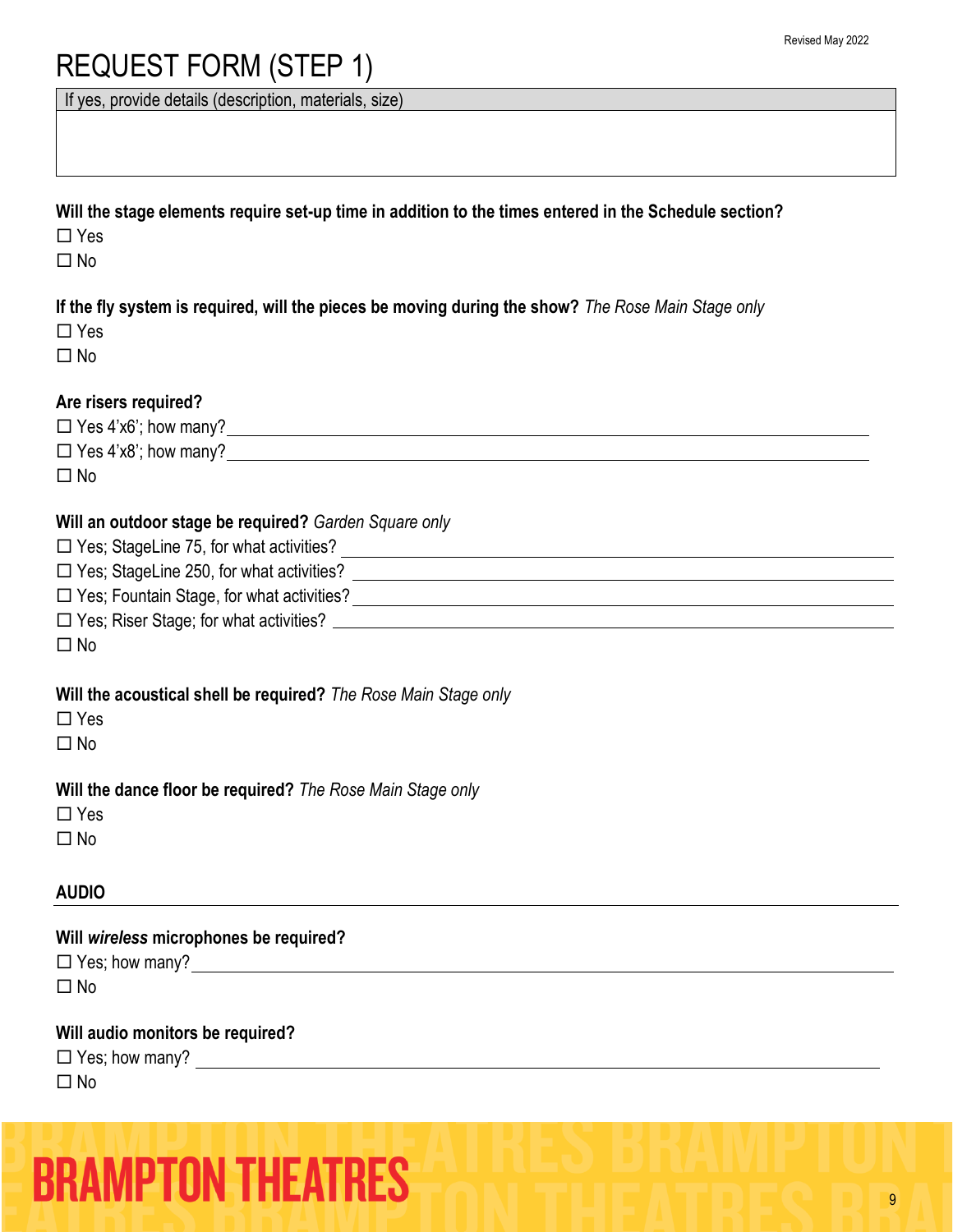#### **Will speakers be required** *in addition* **to the house system?**

 $\Box$  Yes; how many?

 $\Box$  No

#### **Will a piano be required?**

- $\square$  The Rose Studio 6' Boston Piano (tuning required)
- $\Box$  The Rose Upper Lobby 6' Kawai Piano (tuning required)
- $\Box$  The Rose Main Stage 9' Steinway Piano (tuning required)
- Cyril Clark 6' Yamaha Piano (tuning optional)

 $\square$  No

#### **LIGHTING**

Changes to the house lighting plot are made and restored at additional cost, and must take place during the rental period.

#### **Will any changes to the house lighting plot be required?** *Indoor venues only*

 $\Box$  Yes; lighting plot required no later than the Event Planning Meeting

 $\Box$  No

#### **Is special lighting required?** *The Rose and Garden Square only*

- $\square$  LED package
- $\Box$  Moving head package in the air
- $\Box$  Moving head package on the floor
- $\Box$  The Rose Main Space Follow spot
- $\square$  No

#### **Is special effect lighting required?** *The Rose Mainstage, LBP, and Garden Square only*

 $\Box$  Haze; how many hazers (1-4)?

- $\Box$  Fog
- $\square$  Strobe light
- $\square$  Black light
- $\Box$ No

#### **VIDEO**

#### **Will the event be broadcast live?**

- $\Box$  Yes, using City of Brampton equipment
- $\square$  Yes, we will bring our own broadcast equipment
- $\Box$ No